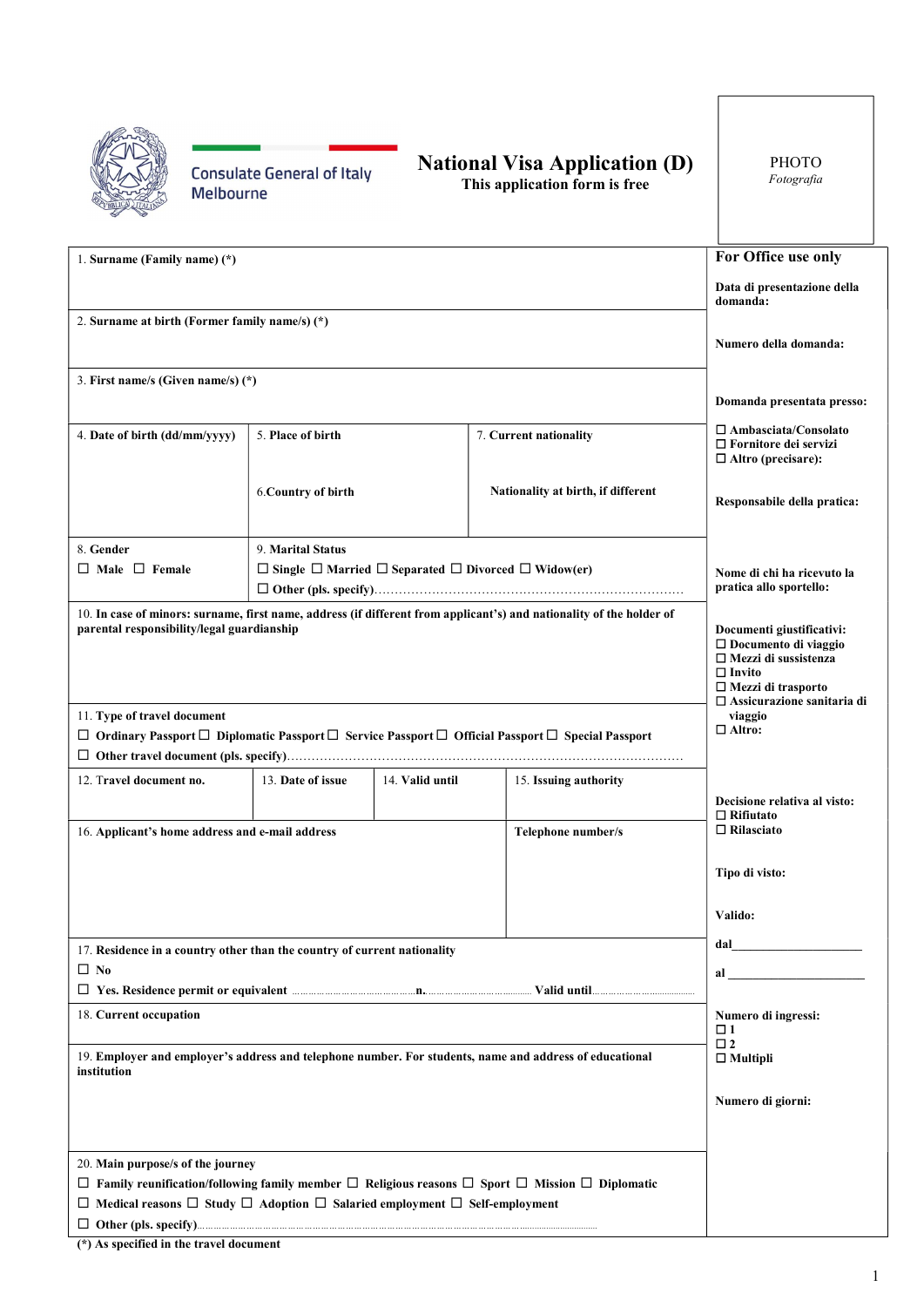| 21. Your destination in Italy                                                                                                                |                    | 22. Schengen State of first entry (if applicable)                       |                                                                                                          | <b>OSSERVAZIONI</b><br><b>E ANNOTAZIONI</b>                                                                                    |  |
|----------------------------------------------------------------------------------------------------------------------------------------------|--------------------|-------------------------------------------------------------------------|----------------------------------------------------------------------------------------------------------|--------------------------------------------------------------------------------------------------------------------------------|--|
| 23. Number of entries requested<br>$\Box$ 1 $\Box$ 2 $\Box$ Multiple entries                                                                 |                    |                                                                         | 24. Number of days of intended stay (max. 365)                                                           |                                                                                                                                |  |
| 25. Intended date of arrival in Italy                                                                                                        |                    |                                                                         |                                                                                                          |                                                                                                                                |  |
|                                                                                                                                              |                    |                                                                         |                                                                                                          | 26. Surname and name of the person in Italy who applied for Family Reunification, or surname and name of the Employer in Italy |  |
|                                                                                                                                              |                    |                                                                         |                                                                                                          | For Adoption, Religious Reasons, Medical Reasons, Sport, Study, Mission, please specify the address in Italy                   |  |
| Address and e-mail of the person(s) who applied for Family<br><b>Reunification or the Employer</b>                                           |                    |                                                                         | Telephone and fax number of the person(s) who applied for<br><b>Family Reunification or the Employer</b> |                                                                                                                                |  |
| 27. Name and address of host Company/Organization                                                                                            |                    |                                                                         |                                                                                                          | Telephone and fax number of the Company /Organization                                                                          |  |
| Surname, first name, address, telephone, fax and email address of contact person in Company/Organization                                     |                    |                                                                         |                                                                                                          |                                                                                                                                |  |
|                                                                                                                                              |                    |                                                                         |                                                                                                          |                                                                                                                                |  |
| 28. Cost of traveling and living during the applicant's stay is covered by:                                                                  |                    |                                                                         |                                                                                                          |                                                                                                                                |  |
| $\Box$ the applicant<br><b>Means of support</b><br>$\Box$ Cash                                                                               |                    | $\Box$ a sponsor (host, company, organization), please specify          |                                                                                                          |                                                                                                                                |  |
| $\Box$ Traveller's Cheques<br>$\Box$ Credit Cards                                                                                            |                    | referred to in box n. 26 or 27<br>$\Box$ Other (pls. specify)           |                                                                                                          |                                                                                                                                |  |
| $\Box$ Prepaid accommodation<br>$\Box$ Prepaid transport                                                                                     |                    |                                                                         |                                                                                                          |                                                                                                                                |  |
| $\Box$ Other (pls. specify)<br>THIS INFORMATION IS NOT NECESSARY                                                                             |                    | <b>Means of support</b><br>$\Box$ Cash                                  |                                                                                                          |                                                                                                                                |  |
| FOR THE FOLLOWING TYPES OF VISA:                                                                                                             |                    | $\Box$ Provided accommodation                                           |                                                                                                          |                                                                                                                                |  |
| <b>Family Reunification, Following Family</b><br>Member, Salaried Employment, Self<br><b>Employment, Mission, Diplomatic, Adoption</b>       |                    | $\Box$ All expenses covered during the stay<br>$\Box$ Prepaid transport |                                                                                                          |                                                                                                                                |  |
|                                                                                                                                              |                    |                                                                         | $\Box$ Other (pls. specify)                                                                              |                                                                                                                                |  |
| 29. Personal data of the family member who is an EU, EEA or CH citizen                                                                       |                    |                                                                         |                                                                                                          |                                                                                                                                |  |
| Surname                                                                                                                                      |                    | <b>First Name/s</b>                                                     |                                                                                                          |                                                                                                                                |  |
| Date of birth                                                                                                                                | <b>Nationality</b> |                                                                         |                                                                                                          | Travel document or ID card no.                                                                                                 |  |
| 30. Family relation with an EU, EEA or CH citizen<br>$\Box$ Spouse $\Box$ Son/Daughter $\Box$ Other descendant<br>$\Box$ Dependent ascendant |                    |                                                                         |                                                                                                          |                                                                                                                                |  |
| $\Box$ Other (pls. specify)                                                                                                                  |                    |                                                                         | 32. Signature (for minors, signature of parental authority/legal guardian)                               |                                                                                                                                |  |
| 31. Place and date                                                                                                                           |                    |                                                                         |                                                                                                          |                                                                                                                                |  |